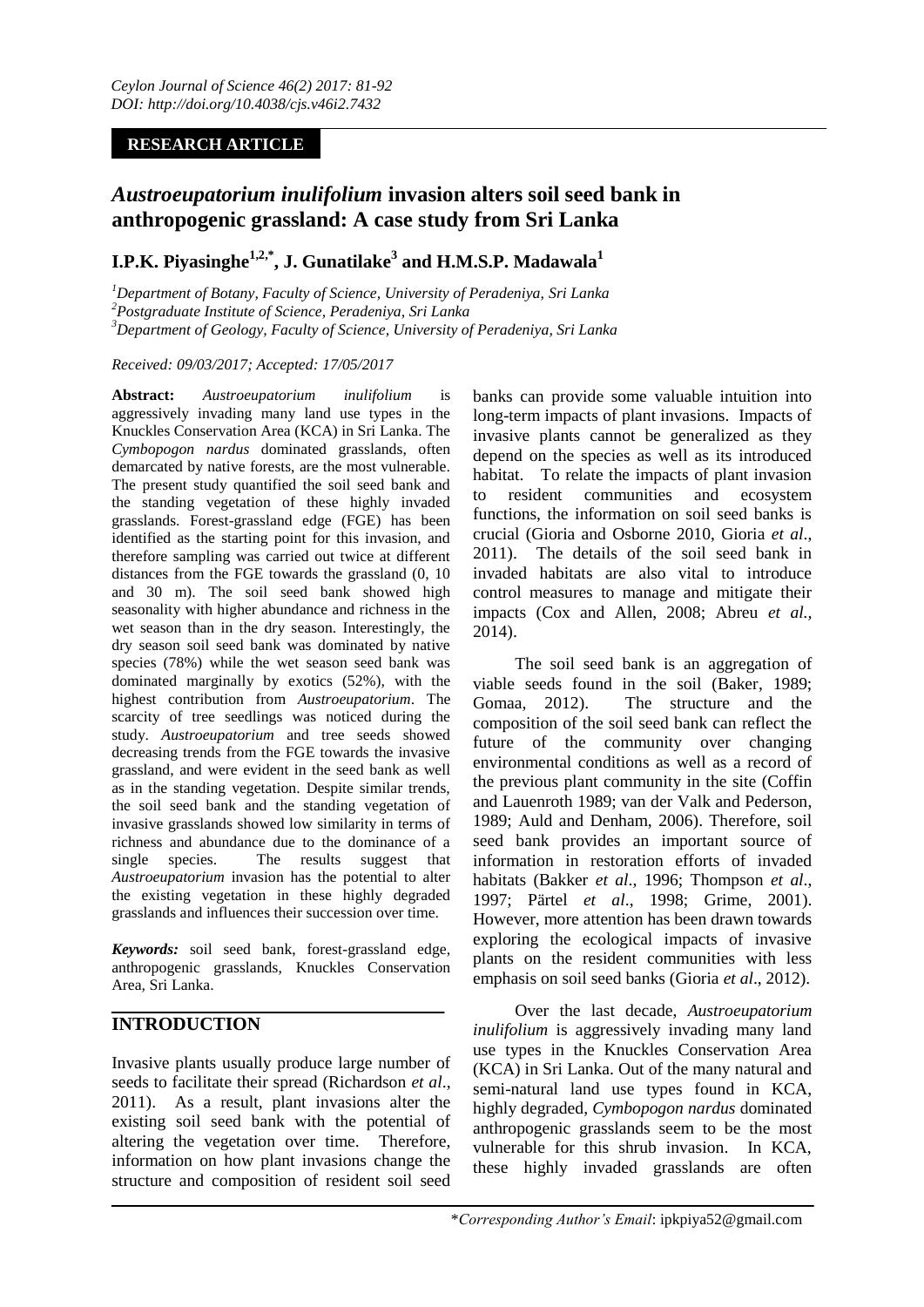bordered by species-rich lower montane forest patches. The edge between the forest and the grassland is clearly demarcated and seems to act as the starting point for *Austroeupatorium* invasion towards the open grassland. In the present study, we hypothesize that the shrub invasion has the potential to alter the structure and the composition of the soil seed bank. In addition, the study also hypothesizes that the similarity between the soil seed bank and the standing vegetation is minimal in spite of singlespecies dominance.

## **MATERIALS AND METHODS**

## **Description of the study area**

The study was carried out in anthropogenic grasslands in KCA, which is located in the central highlands (Wet Zone) of Sri Lanka. The mean annual temperature in the area is 26 °C, which can vary between 18.5 °C and 21°C, depending on the altitudinal variations (Cooray, 1998). The mean annual rainfall varies from 2,540 mm on the eastern side to 3,810 - 5,080 mm on the rest of the massif (Cooray, 1998), and receives rainfall from both monsoons due to its strategic position facing respective wind currents (Werner, 1982). During the colonial period, most of the lower montane forests in the area have been cleared to establish tea and coffee plantations. However, after so many years under plantations, some of them have been abandoned later on due to low productivity and diseases. With time, these abandoned plantations have been slowly transformed into *Cymbopogon nardus* dominated grasslands. These grasslands remain as it is for the last 3-4 decades, with no sign of natural succession in spite of being demarcated by lower montane forest patches.

## **Test Species**

*Austroeupatorium inulifolium* (Kunth) R.M. King and H. Rob is a shrub belongs to the family Asteraceae. It is a native of Tropical South America, and later introduced in Sumatra and Java (Dasanayake, 1994-1995). The shrub grows up to 1-5 m in height, with opposite leaves showing deltoid-ovate, petiolate and gradually acuminate at the apex. Inflorescences are creamy white in colour. Flowering occurs mainly in August. Fruit is an achene (Dasanayake, 1994- 1995). The shrub grows well in the open or under partial shade, but not in the forest interior (McFadyen, 2003). *Austroeupatorium* has been first identified in Sri Lanka in mid 1990s but

noted as a common plant along roadsides at mid elevations. In spite of its well know invasive nature in other countries, *Austroeupatorium* has been identified as an invasive plant in Sri Lanka fairly recently.

## **Enumeration of the soil seed bank**

Composite soil samples were collected using 25  $cm \times 25$  cm wooden quadrats to a depth of 5 cm (after removing the surface litter) from three different distances away from the forestgrassland edge (0, 10 and 30 m) towards the invasive grassland, totaling 36 soil samples (3 transects  $\times$  3 distances  $\times$  four representative sites). Soil samples were then laid on plastic trays (20 cm  $\times$  20 cm) containing 1.5 cm deep sterilized sand layer and were kept in a shade house. The soil trays were watered as required. The emerging seedlings were tagged, counted and identified initially into different morphospecies. Initially, the seedling emergence was monitored daily but later every 2-3 days depending on the rate of seedling emergence. The seedlings were thinned to avoid any shading effect. The seedlings that were difficult to identify transferred into separate plastic pots to facilitate identification. When the seedling emergence slowed down, the soils were mixed and rewetted. The seedling emergence was monitored until no more seedlings emerged (approximately 13 – 14 weeks). Two soil samplings were carried out to represent wet and dry seasons (May, 2014 and September, 2014, respectively).

## **Enumeration of the standing vegetation**

The standing vegetation was enumerated (only once) in same sites used to enumerate the soil seed bank. Three,  $2 \text{ m} \times 2 \text{ m}$  quadrats were demarcated (5 m apart from each other) at each distance (0, 10 and 30 m distances away from the forest-grassland edge) and the vegetation (less than 1 m in height) was enumerated and identified to their species levels. The vegetation was categorized into different life forms (tree, shrub, herb and graminoids) with climbers categorizing under herbs. Ecological status of the identified species (native, endemic and exotic) was verified using the species guides available. Invasive, introduced and naturalized exotics were all categorized as exotics.

Species diversity (Shannon Weiner's Index), species richness (Margalef's Index) and evenness indices (Pielou's Index) were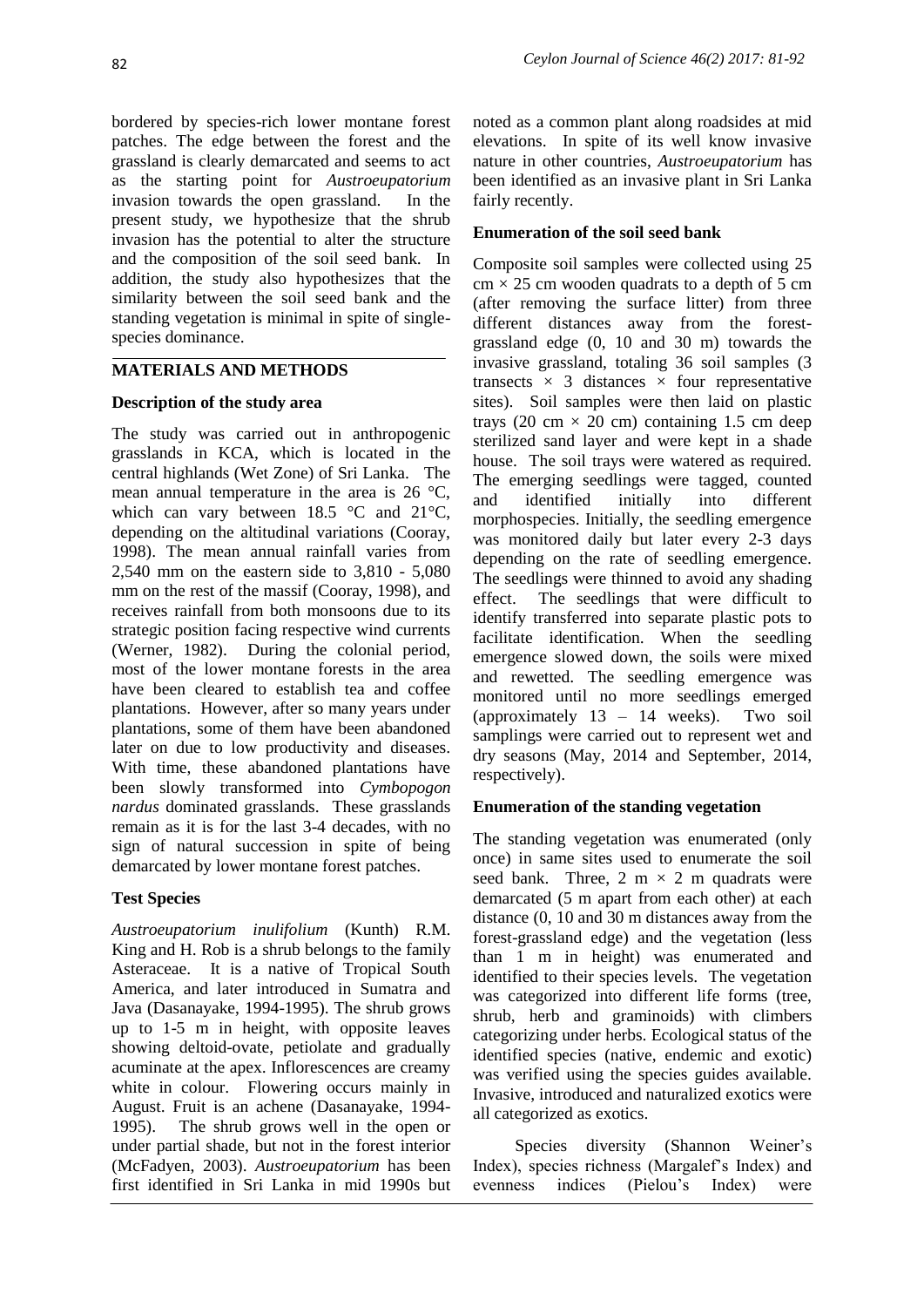calculated according to Magurran (1988). The percentage contribution of each species to the soil seed bank was determined. Seed abundance was given as the mean number of observed germinants and seed density was calculated by dividing the observed germinants by the total area of a soil sample  $(0.1875 \text{ m}^2)$  and presented as per square meter basis.

### **Data analysis**

Descriptive statistics were carried out using Microsoft Excel 2010 to visualize any interesting patterns between distances and seasons. Parametric statistics were carried out using Minitab 17.1 software. The data taken from wet and dry soil seed banks were first analyzed for different distances separately using one-way ANOVA. After identifying morphotypes into different life forms (grasses, herbs, shrubs and trees) and ecological status (exotic, native and endemics), the data were re-analyzed using Generalized Linear Model (GLM) considering the seasons (wet and dry season) and distances (0, 10 and 30 m) as fixed factors. Correspondingly, the standing vegetation data was analyzed using one-way ANOVA with pairwise ranking to observe any significant differences between means. Post-hoc Tukey's tests ( $\alpha$  = 0.05) were carried out to compare means. Data were tested for normality of distribution prior to carryout parametric statistical analysis and as necessary data were transformed to meet the assumptions of ANOVA. The number of germinants, those died before identifying them into morphospecies/species, was removed from the analysis.

### **RESULTS**

#### **Soil Seed Bank**

#### *Composition of the soil seed bank*

A total of 2,214 germinable seeds were recorded belonging to 44 species and 21 families in the dry season. The highest density of total viable seeds was observed at 0 m distance (FGE) which

decreased towards the open grassland. The dry season soil seed bank was dominated by native species (78%) followed by exotics (introduced/invasive) (18%) and endemics (5%) (Table 1). The dry season soil seed bank also consisted of 41% herbs, 36% grasses, 22% shrubs and  $< 1\%$  trees. In the wet season, a total of 3,825 germinable seedlings were counted belonging to 61 species and 22 families. In contrast to the dry season, the wet season soil seed bank was dominated marginally by exotics (52%), mainly by *Austroeupatorium,* which followed by natives (36%) and endemics (12%). Among the germinable seedlings, 53% are shrubs, 30% grasses, 15% herbs and  $\lt$  1% trees were recorded. In the wet season, *Austroeupatorium* seeds dominated the soil seed bank (47%) followed by *Osbeckia octandra*, a known endemic species.

In both seasons, the densities of shrub and tree seeds declined towards the invasive grassland with grasses and herbs showing an increasing trend along the same transect (Table 1). The scarcity of tree seeds was common in all distances. The only tree species observed in dry season soils was *Acronychia pedunculata*  (Rutaceae), a known pioneer tree species, was recorded only in the FGE. Shrub density was significantly higher at the FGE (0 m) compared to other distances in both seasons (ANOVA: wet and dry: P<0.001, DF=2). Tree seeds too showed a significantly higher abundance at FGE in the wet season compared to the dry season  $(ANOVA: P=0.003, DF=3)$ . A similar trend was also noted in the dry season, though not significant.

The density of exotic seeds (including *Austroeupatorium)* decreased sharply towards the open, invasive grasslands (at  $p < 0.001$ ) while endemics increased, the trend common to both seasons. However, the natives did not show any significant differences in densities between wet and dry seasons, but exotics were markedly higher in all distances during the wet season compared to that in the dry season (ANOVA:  $P =$  $0.001$ , DF=3).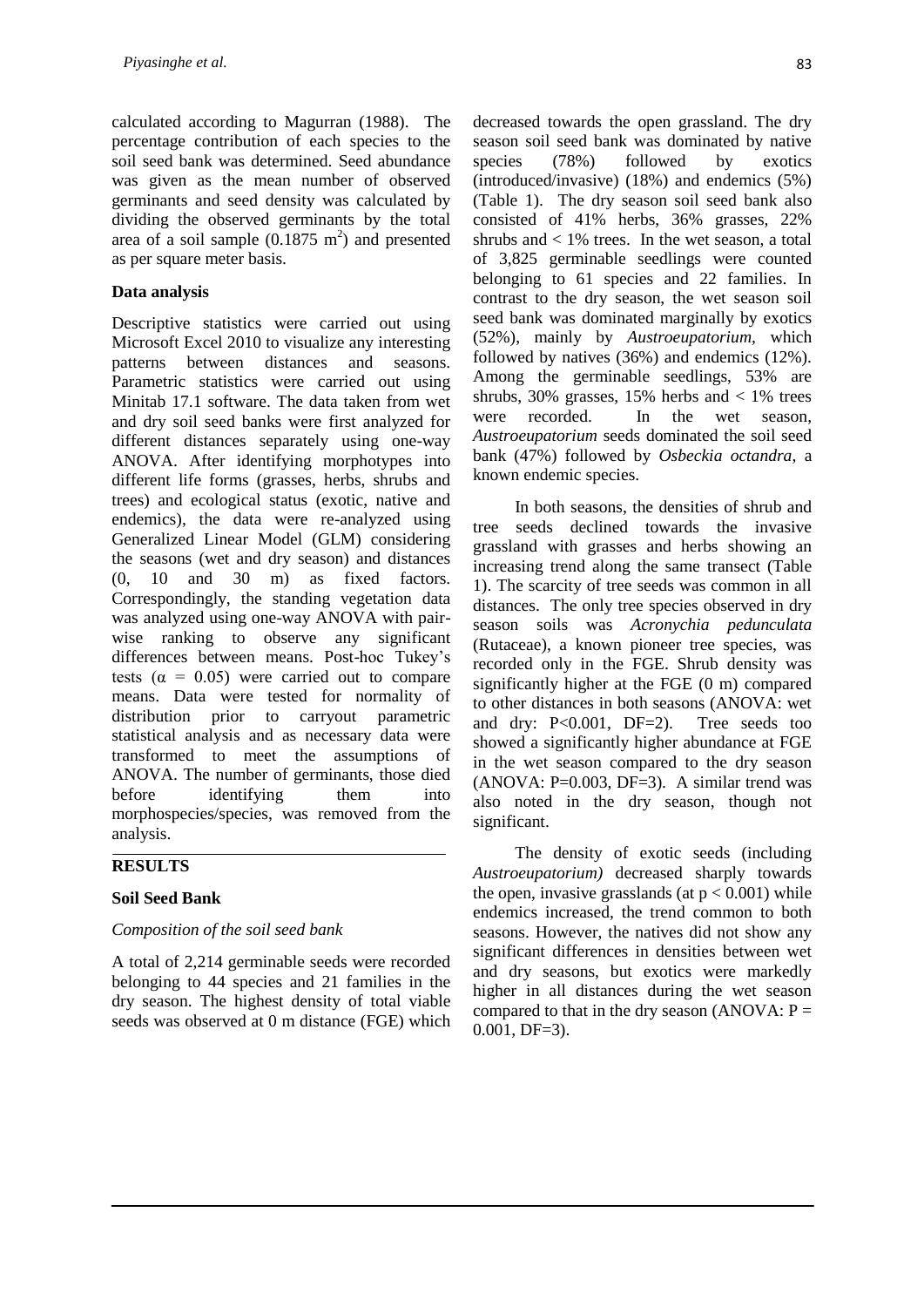**Table 1:** Density of germinable seeds (per  $m^2$ ) at 0 m, 10 m and 30 m distances away from the forest-grassland ecotone (FGE). Significant differences between distances and seasons are indicated using superscript letters for different life forms and ecological status, separately.

|               | Dry season        |                   |                  |                    | Wet season        |                   |  |  |  |
|---------------|-------------------|-------------------|------------------|--------------------|-------------------|-------------------|--|--|--|
|               | 0 <sub>m</sub>    | 10 <sub>m</sub>   | 30 <sub>m</sub>  | 0 <sub>m</sub>     | 10 <sub>m</sub>   | 30 <sub>m</sub>   |  |  |  |
| Life form     |                   |                   |                  |                    |                   |                   |  |  |  |
| Herbs         | 40.9 <sup>a</sup> | $46.5^{\circ}$    | $59.1^{\circ}$   | $33.4^a$           | $28.5^{\circ}$    | $48.2^a$          |  |  |  |
| Grasses       | $31.5^a$          | 45.9 <sup>a</sup> | $51.4^a$         | 76.9 <sup>a</sup>  | $71.3^a$          | $72.6^{\text{a}}$ |  |  |  |
| <b>Shrubs</b> | $69.2^{b}$        | $9.8^\circ$       | $5.1^\circ$      | $236.3^{a}$        | 66.0 <sup>b</sup> | $80.3^{b}$        |  |  |  |
| Trees         | $0.2^b$           | 0.0 <sup>b</sup>  | 0.0 <sup>b</sup> | $2.1^{\rm a}$      | 1.1 <sup>ab</sup> | $0.8^{ab}$        |  |  |  |
| <b>Status</b> |                   |                   |                  |                    |                   |                   |  |  |  |
| Exotics       | $46.9^{b}$        | $11.4^\circ$      | $5.6^\circ$      | $215.3^{a}$        | 70.5 <sup>b</sup> | $84.4^{b}$        |  |  |  |
| Endemics      | $2.3^{\circ}$     | $5.1^\circ$       | $8.6^{bc}$       | 14.6 <sup>bc</sup> | $32.3^{ab}$       | 46.1 <sup>a</sup> |  |  |  |
| Native        | $92.6^{ab}$       | $85.3^{ab}$       | $101.3^{ab}$     | $118.7^{\rm a}$    | $64.1^{b}$        | $71.3^{b}$        |  |  |  |

**Table 2:** Shannon-Weiner's diversity index, Sorenson's similarity Index [calculated with (+Aus) or without (- Aus) *Austroeupatorium*] of soil seed banks at 0, 10 and 30 m distances away from the forest grassland edge (FGE).

|                |         | <b>Shannon</b> -Weiner's |      |      | <b>Margalef Index</b> |      |      | <b>Evenness</b> |      |      |
|----------------|---------|--------------------------|------|------|-----------------------|------|------|-----------------|------|------|
|                |         | <b>Index</b>             |      |      |                       |      |      |                 |      |      |
| Distance $(m)$ |         | 0                        | 10   | 30   | $\mathbf{0}$          | 10   | 30   | $\bf{0}$        | 10   | 30   |
| Wet season     | $+$ Aus | 1.80                     | 2.31 | 1.98 | 8.71                  | 7.43 | 5.84 | 0.46            | 0.63 | 0.57 |
|                | - Aus   | 2.79                     | 2.62 | 2.09 | 10.11                 | 7.94 | 6.19 | 0.71            | 0.72 | 0.61 |
| Dry season     | $+$ Aus | 2.47                     | 2.52 | 2.08 | 6.26                  | 6.70 | 5.26 | 0.71            | 0.73 | 0.64 |
|                | - Aus   | 2.41                     | 2.48 | 2.08 | 6.26                  | 6.49 | 5.06 | 0.70            | 0.72 | 0.65 |

In the wet season, shrubs dominated the soil seed bank at FGE (68%), with *Austroeupatorium inulifolium* dominating both 0 and 30 m distances, while *Cyperus rotundus*  (Cyperaceae) was more abundant at 10 m. The tree species observed included *Cipadessa baccifera* (Meliaceae), *Maesa indica* (Myrsinaceae), *Wendlandia bicuspidata* (Rubiaceae), *Rauvolfia verticillata* (Apocynaceae), *Litsea gardneri* (Lauraceae) and *Symplocosco chinchinensis* (Symplocaceae), where comparatively low tree seedlings abundance in both 10 and 30 m distances.

From the total number of species recorded in the dry season soil seed bank, 18 species (31%) were recorded in all distances, while 17 species ( $\approx$  29%) found exclusively in the FGE and 3 species each ( $\approx$ 5 %) in 10 and 30 m distances. In the wet season, 16 species ( $\approx$ 39%) were common to all distances, and five, three and two species ( $\approx$  12, 7 and 5 %) recorded exclusively in FGE, 10 and 30 m, respectively.

#### **Diversity of the soil seed bank**

The Shannon-Weiner diversity indices of the soil seed bank were calculated with or without *Austroeupatorium* (+Aus and –Aus; Table 2). In the wet season, diversity indices showed lower values with *Austroeupatorium* (+Aus), while in the dry season no such effect was noted. The diversity and richness indices decreased towards the invasive grassland from the FGE irrespective of *Austroeupatorium* present/absent in the analysis. All diversity and evenness indices were higher at all distances when *Austroeupatorium*  was excluded from the analysis (-Aus) indicating its dominance in the soil seed bank. However, this impact is less in the dry season, due to lower abundance of *Austroeupatorium* seeds in the dry season soil seed bank than that in the wet season.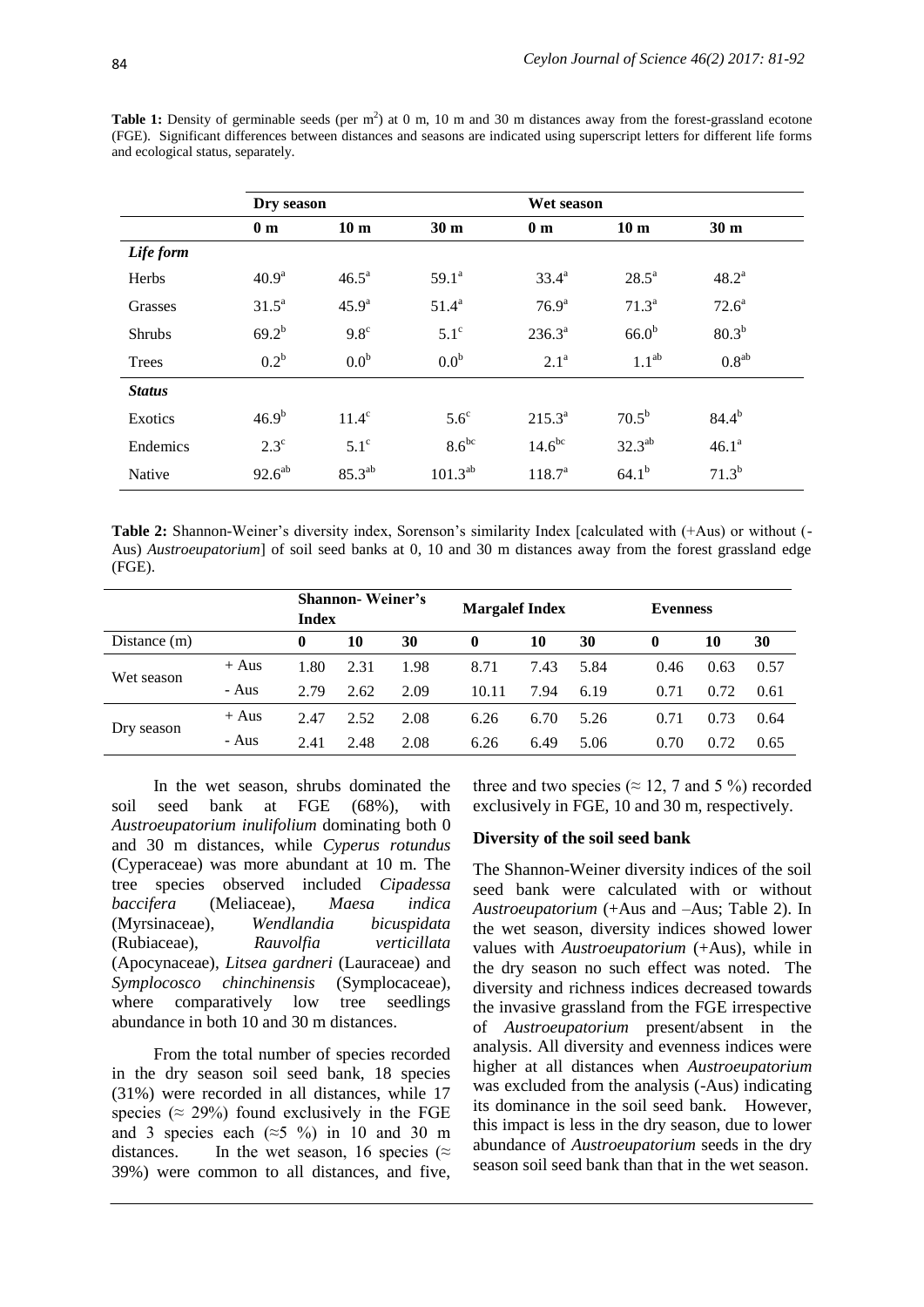

**Figure 1:** The density of *Austroeupatorium inulifolium* seeds recorded during wet and dry season soil seed banks at forestgrassland edge (0 m) and 10 and 30 m distances away from the FGE towards the open grassland. Vertical bars represent standard error of the mean (SEM). Different letters indicate significant differences between distances.

### **Contribution of** *Austroeupatorium inulifolium*

The density of *Austroeupatorium* seeds was significantly higher in the wet season than in the dry season, and this difference was evident in all distances (Figure 1). The highest density of *Austroeupatorium* seeds was recorded in the FGE, and the density declined sharply towards the grassland.

The figure 2 depicts the cumulative number of germinable and *Austroeupatorium* seeds at different distances along the forestgrassland transect in wet and dry seasons, during the incubation period. In dry season soils, *Austroeupatorium* seeds were noticeably less compared to the wet season. This was true with total germinable seeds as well. Germinable seeds including *Austroeupatorium* declined sharply from the forest-grassland edge towards the grassland. This trend was noted in both seasons, with more conspicuous decline in the wet season.

#### **Standing vegetation**

#### *Composition*

A total of 109 species (71, 56 and 52 species at 0, 10 and 30 m, respectively) were recorded during the vegetation survey, of which 21 species (19%) were found in all distances. The study also recorded 33, 11 and 16 species (30, 10 and 15%) unique to distances 0, 10 and 30 m, respectively.

The densities of trees and shrubs were significantly higher at the FGE ( $P < 0.000$ ), and declined towards the open grassland (Table 3; Figure 3). The trees were the least abundant in all distances compared to other life forms (Table 3). The standing vegetation was dominated by native species (70%) followed by exotics (20%) and endemics (10%). The FGE (0 m) demonstrated higher density of native plants with a decreasing trend towards the open grassland. *Symplocos cochinchinensis* (Symplocaceae), *Eugenia bracteata* (Myrtaceae), *Pedilanthus reticulatus* (Euphorbiaceae), *Cleistocalyx nervosum* (endemic, Myrtaceae), *Macaranga peltata* (Euphorbiaceae), *Cipadessa baccifera* (Meliaceae), *Rauvolfia densiflora* (Apocynaceae), *Wendlandia bicuspidata* (Rutaceae) are some of the tree species recorded in the study.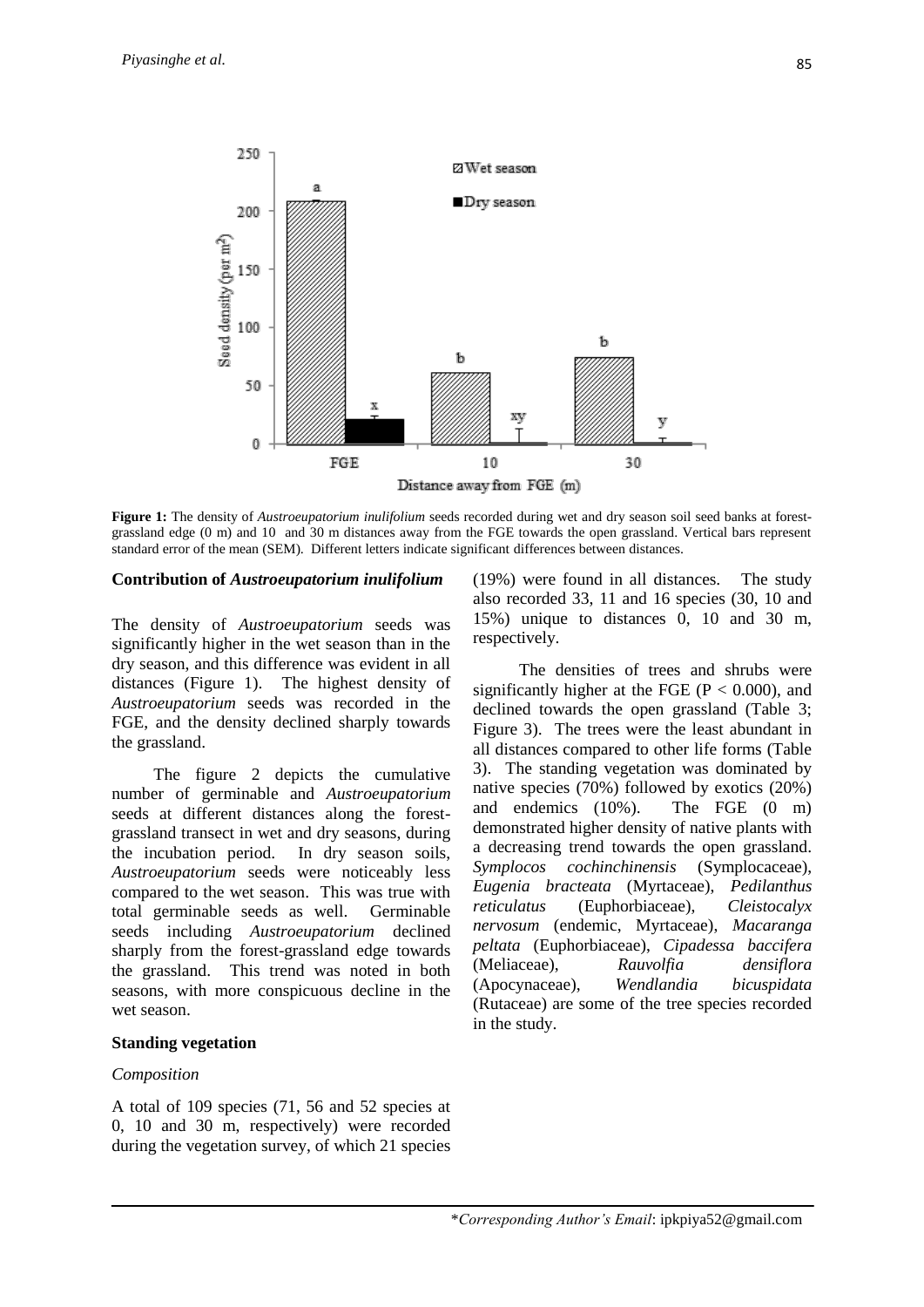

**Figure 2:** The cumulative number of germinable seeds of *Austroeupatorium inulifolium* and total number of seeds over the incubation period at different distances away from the forest-grassland ecotone (FEG, 10 m, and 30 m) in wet and dry season soil samples. Seedling emergence was monitored for nearly three months.

Table 3: The density (per m<sup>2</sup>) of the standing vegetation at 0 m, 10 m and 30 m distances away from the forest grassland edge (FGE); significant differences between distances are indicated for different life forms and ecological status separately using superscript letters.

|               | Density of standing vegetation/ $m2$ |                  |                    |  |  |  |  |  |
|---------------|--------------------------------------|------------------|--------------------|--|--|--|--|--|
|               | 0 <sub>m</sub>                       | 10 <sub>m</sub>  | 30 <sub>m</sub>    |  |  |  |  |  |
| Life form     |                                      |                  |                    |  |  |  |  |  |
| Herbs         | 9.9 <sup>a</sup>                     | $13.4^{\rm a}$   | $12.3^{\rm a}$     |  |  |  |  |  |
| Grasses       | 7.6 <sup>a</sup>                     | 6.0 <sup>a</sup> | $3.3^{\mathrm{a}}$ |  |  |  |  |  |
| <b>Shrubs</b> | $12.7^{\circ}$                       | $4.2^b$          | 3.1 <sup>b</sup>   |  |  |  |  |  |
| Trees         | 4.6 <sup>a</sup>                     | 0.8 <sup>b</sup> | $0.5^{\rm b}$      |  |  |  |  |  |
|               |                                      |                  |                    |  |  |  |  |  |
| <b>Status</b> |                                      |                  |                    |  |  |  |  |  |
| Exotics       | 6.00 <sup>a</sup>                    | $5.83^{\rm a}$   | $4.25^{\rm a}$     |  |  |  |  |  |
| Endemics      | $1.92^{\text{a}}$                    | $3.63^{\rm a}$   | 2.60 <sup>a</sup>  |  |  |  |  |  |
| Native        | $26.94^{\text{a}}$                   | $14.98^{b}$      | $12.40^{b}$        |  |  |  |  |  |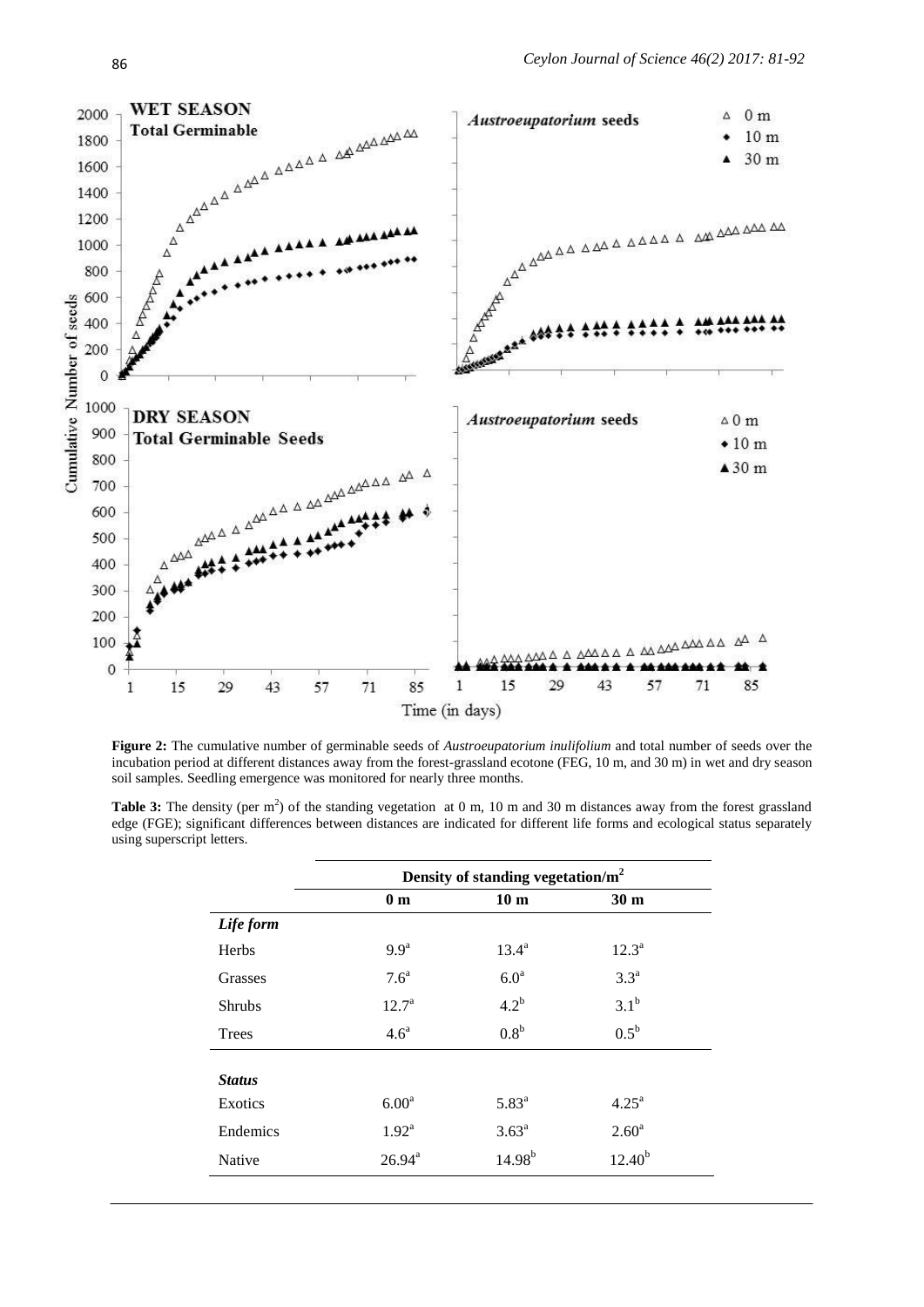Though it was not significant at  $\alpha = 0.05$ , there was an increasing trend of the abundance of seedlings at the FGE and then declined towards the open grassland. In contrast, saplings also showed a similar trend from FGE towards the open grassland invaded by *Austroeupatorium* (Figure 4).

#### *Diversity*

The diversity and richness indices decreased from the FGE towards the grassland, irrespective of the presence or absence of *Austroeupatorium*  in the analysis (Table 4).However, indices showed higher values  $+Aus$  than that of  $-Aus$ .

#### **Contribution of** *Austroeupatorium inulifolium*

The abundance of *Austroeupatorium* was significantly higher at the FGE (total,  $P < 0.01$ ; seedling,  $P < 0.01$ ; sapling,  $P < 0.01$ ), then decreased towards the open grassland (Figure 4). *Austroeupatorium* contribution to the standing vegetation was 13%, 9% and 10% at 0 m, 10 m and 30 m distances, respectively.



**Figure 3:** Mean abundance of tree individuals [seedlings < than 0.5 m; saplings < than 2 m and mature > 2 m in height] from the forest-grassland edge (FGE) towards the grassland. Vertical bars represent standard error of the mean (SEM).

| $\mathbf{Channon}$ $\mathbf{Woinov}$                                                                                            |  |
|---------------------------------------------------------------------------------------------------------------------------------|--|
| the forest grassland edge (FGE).                                                                                                |  |
| vegetation (indices calculated with and without <i>Austroeupatorium inulifolium</i> ) at 0 m, 10 m and 30 m distances away from |  |

**Table 4:** Diversity (Shannon-Weiner's index), species richness (Margalef's Index), evenness (Pileou's index) of standing

|              | <b>Shannon</b> -Weiner's<br>Index |      |      |          | Margalef's Index |      |              | Pileou's index |      |  |
|--------------|-----------------------------------|------|------|----------|------------------|------|--------------|----------------|------|--|
| Distance (m) | $\bf{0}$                          | 10   | 30   | $\bf{0}$ | 10               | 30   | $\mathbf{0}$ | 10             | 30   |  |
| $+$ Aus      | 4.08                              | 3.84 | 3.77 | 17.6     | 15.7             | 15.2 | 0.96         | 0.95           | 0.95 |  |
| - Aus        | 3.14                              | 3.06 | 2.69 | 20.5     | 17.1             | 18.5 | 0.74         | 0.76           | 0.68 |  |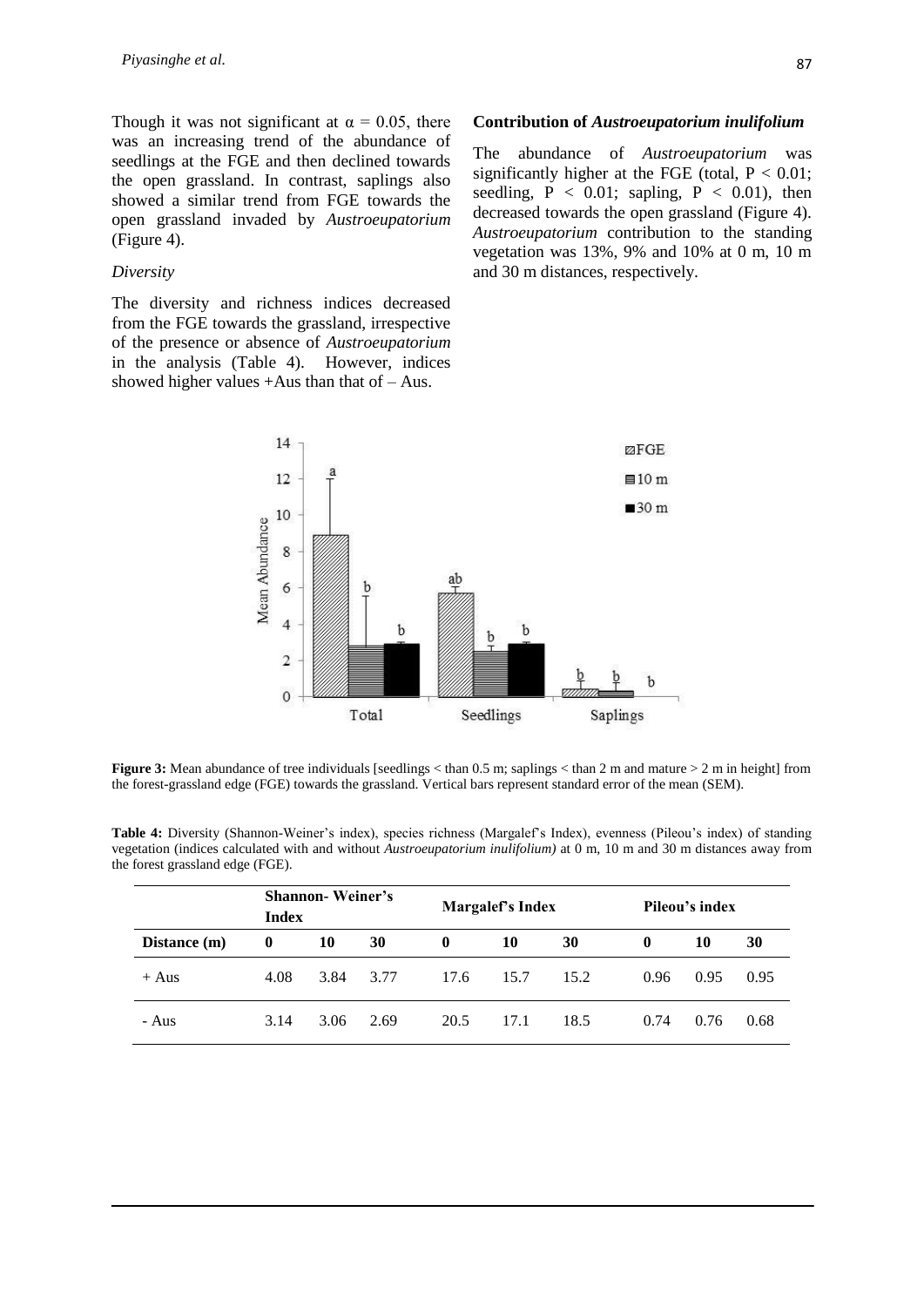

**Figure 4:** Total (mature plants, seedlings and saplings), seedlings and saplings abundance of *Austroeupatorium inulifolium* in the standing vegetation at different distances starting from the forest-grassland edge (0 m) and 10 m and 30 m away from the FGE towards the open grassland. Vertical bars represent standard error of the means (SEM).

### **DISCUSSION**

Many studies have been conducted to evaluate the changes in the standing vegetation following invasions (Gaertner *et al*., 2009; Gioria and Osborne, 2010), with comparatively less attention below-ground aspects, probably due to practical difficulties. The present study evaluated the composition of the soil seed bank in these highly invaded grasslands, and compared with that of the standing vegetation.

The soil seed bank of these highly invaded grasslands showed seasonal differences in terms of composition, abundance and diversity. The germinable seeds were lesser in the dry season, whereas tree and shrub seeds were higher in the wet season. However, compared to other life forms, lack of tree seeds was prevalent in all distances in both seasons. Despite the presence of a seed source nearby, the dearth of tree seeds in grasslands may be due to their poor dispersal power or else due to their inherent long dormancy periods (Gomaa, 2012), which is a common trait among tree seeds. In a study carried out previously, scarcity of tree seeds has been identified as a major constraint for the lack of natural succession in these highly invasive grasslands at KCA (Gunaratne *et al*., 2011). Despite the presence of mature individuals of pioneer tree species such as *Symplocus cochinchinensis* and *Macaranga indica* in the periphery of these grasslands, no seedlings have been recorded in the soil seed bank. *Symplocus cochinchinensis* seeds are known to exhibit physiological and epicotyl dormancy (Athugala *et al*., 2014), perhaps explaining the present results. The absence of dormancy breaking cues or phenological events during the study period may have led to these findings. Fowler (2012) noted that the short incubation period (3-4 months in the present study) may be considered as a drawback in establishing the actual composition of the soil seed bank. However, a longer duration of incubation period may be beneficial to examine the diversity and compositional trends further.

The dry season soil seed bank was dominated by native species while the exotics dominated in the wet season, indicating clear seasonal differences. A substantial contribution of native seeds in an invaded soil seed bank can therefore be considered as an indication of relatively low impact of the invader, despite the above-ground vegetation is highly invaded (Abella *et al*., 2012). It also can be considered as an indication that the invaded community may recover once the invader is excluded from the system. However, a conflicting situation was observed during the wet season, where the exotics (mainly the *Austroeupatorium*) dominated the soil seed bank (47%). In favour, previous studies too have shown instances where a single species dominates the soil seed bank of invaded communities, at times contributing more than 70% of the soil seed bank (Herrera and Nassar, 2009; Gioria and Osborne, 2010; Gioria and Pysek, 2016). However, the studies also revealed that a large seed bank is not essential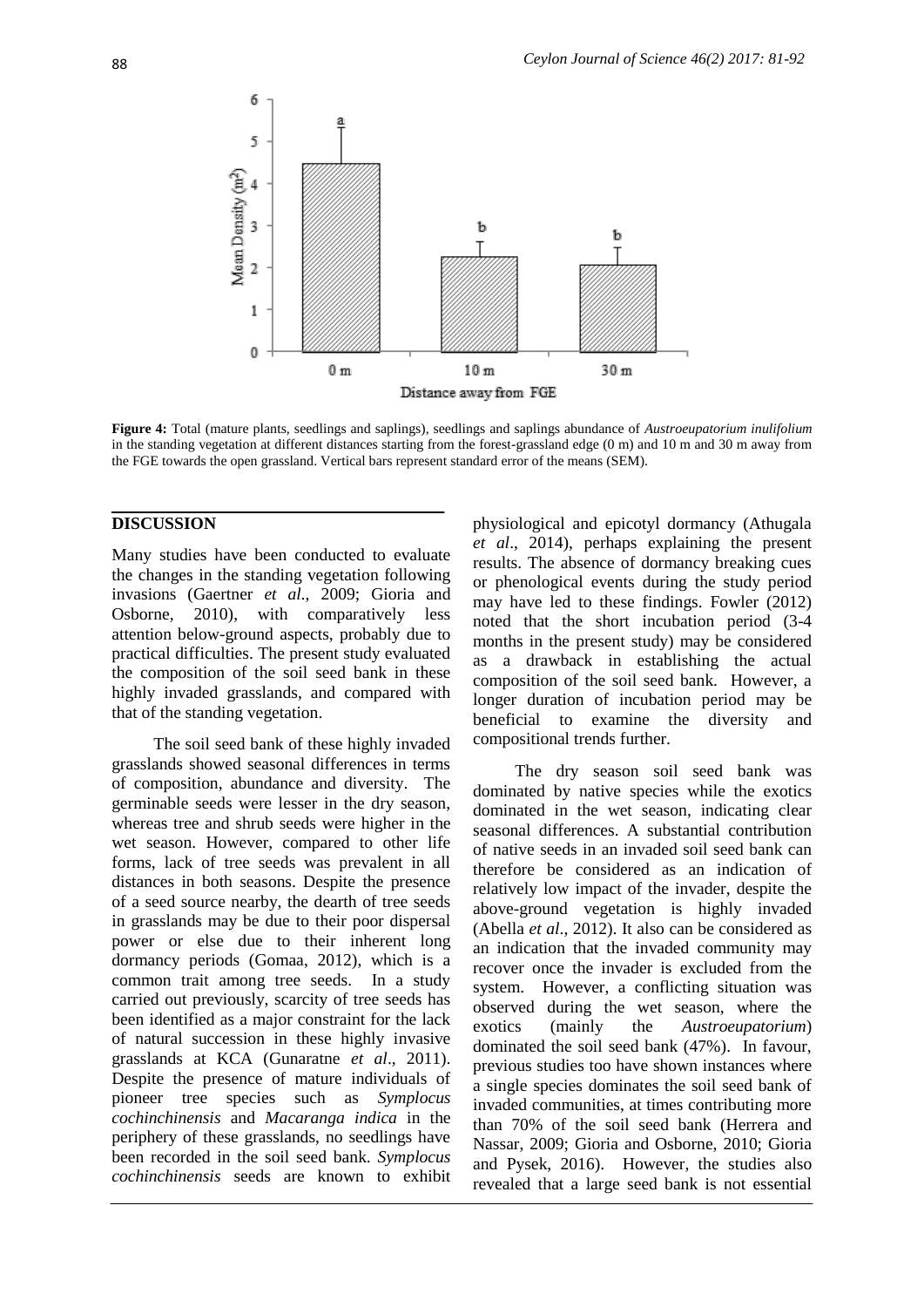always for successful invasion (Gioria and Pysek, 2016). Low contribution of seeds of invasive species in heavily invaded communities has been recorded in vegetation where the invader has been present for a long period of time (Shen *et al*., 2006; Fisher *et al.,* 2009; Gioria and Osborne, 2010).

Higher species diversity and richness was observed in both wet and dry seed banks along the forest-grassland edge and then decreased towards the open, invaded grasslands. The results indicate that more species tend to colonize in the FGE due to more favourable micro-climatic conditions following the invasion. Laurance *et al*., (2007) suggest that the changes in an ecotone may influence the regeneration of degraded grasslands by changing species diversity and composition, community dynamics and ecosystem functioning. Therefore, in spite of claims that species diversity decreases with invasion (Levine, 2003), the degraded habitats act differently to other natural/near natural habitats, showing positive impacts following the invasion. Field observations together with data from the present study indicated that *Austroeupatorium* prefers the FGE to colonize before spreading towards the grassland.

*Austroeupatorium* seeds were more abundant in the wet season indicating its high germination power as well as its timing of phenological events that take place during the height of the dry season. *Austroeupatorium* seeds dominated the wet season soil seed bank ( $\approx$ 47%), whereas the dominance in the dry season was rather less (≈ 5%). *Austroeupatorium* normally flowers during the height of the dry season (July-August), and as a result higher abundance of seeds can become available in the soil during the wet season. The result suggests that the *Austroeupatorium* seeds can remain in soils and start to germinate when the wet season arrives. Once the environmental conditions become favourable, *Austroeupatorium* may germinate quickly and grow faster compared to the other natives. Early and/or rapid germination is a common feature of invasive plants (Gioria *et al.*, 2016). The results also showed a gradual decline in *Austroeupatorium* and tree seeds from the FGE towards the open grassland, indicating a facilitative effect of *Austroeupatorium* cover for the establishment of forest species in these degraded grasslands. Previous studies claimed that ecotones (spatial transition or boundary zone

between two adjacent communities) are speciesrich due to favorable microhabitat conditions, which differ from the adjoining communities (Odum, 1971; Sharma *et al*., 2014). However, this occurrence cannot be generalized as a consistent feature among all ecotones that exist between different land use types (Kark and van Rensburg, 2006; Walker *et al*., 2003; Lloyd *et al*., 2000). In favour of present findings, other studies too have shown a higher abundance of trees in edge environments as a result of higher establishment and survival rates than in open grasslands (Bossuyt *et al*., 2002; Honnay *et al.,* 2001; Devlaeminck *et al*., 2005).

### **Similarity between the soil seed bank and standing vegetation**

The soil seed bank and the standing vegetation showed similar trends in terms of abundance and richness across the forest-grassland transect (Table 5), where they both decreased with increasing distance from the FGE. However, the species richness was higher in the standing vegetation compared to the soil seed bank. Previous studies demonstrate that grasslands show high similarity between soil seed bank and the standing vegetation compared to forest ecosystems (Hopfensperger, 2007). However, there have been exceptional circumstances too (Kalamees and Zobel, 1998, Wagner *et al.,* 2003), which could be attributed to overrepresentation of a single species in the soil seed bank, compared to the vegetation. This may be the scenario in the present study. However, the similarities between soil seed bank and standing vegetation could help the field officers to manage invasive species and understand the resilience of an ecosystem.

The standing vegetation too demonstrated a dearth of tree seedlings and saplings in these invasive grasslands. In a study carried out by Gunarathne *et al*., (2011), it was also noted that one or more of factors may affect the lack of tree species establishment in these grasslands thereby limiting the forest succession. They attributed the lack of tree seedlings in these grasslands to limiting soil resources, high competition from the grass matrix and lack of resilience to occasional fires. Rundel *et al.* (2013) also revealed that nutrient availability, temperature fluctuations, fire, herbivory and lack of soil mutualism can influence the species establishment and survival.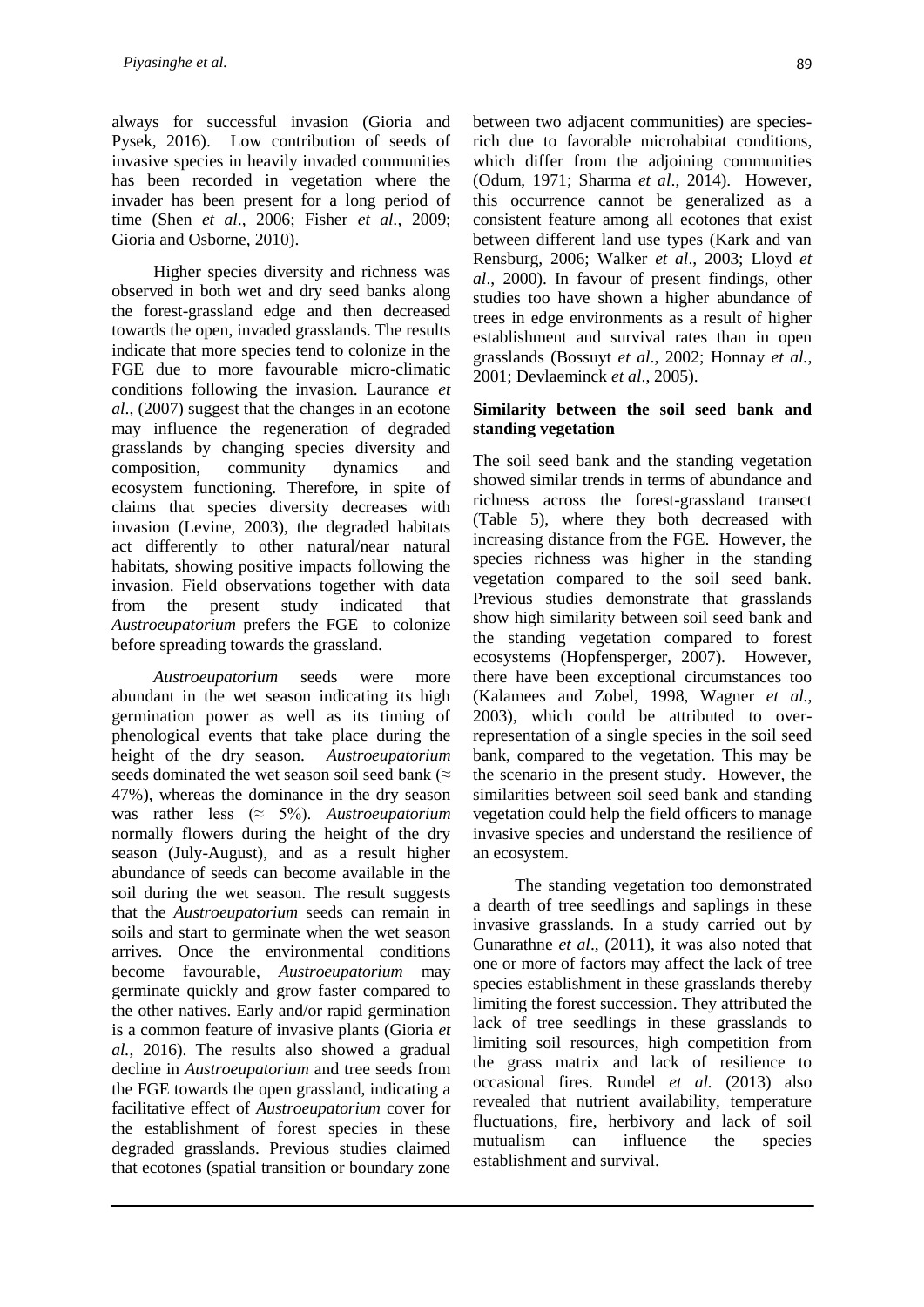|                  | Soil seed bank    |      |                 |                   |                 |                 | <b>Standing vegetation</b> |                 |                 |
|------------------|-------------------|------|-----------------|-------------------|-----------------|-----------------|----------------------------|-----------------|-----------------|
|                  | <b>Dry Season</b> |      |                 | <b>Wet Season</b> |                 |                 |                            |                 |                 |
|                  | FGE               | 10 m | 30 <sub>m</sub> | $_{\rm \bf FGE}$  | 10 <sub>m</sub> | 30 <sub>m</sub> | FGE                        | 10 <sub>m</sub> | 30 <sub>m</sub> |
| Species richness | 32                | 32   | 26              | 52                | 39              | 32              | 71                         | 56              | 52              |
| Abundance        | 142               | 102  | 116             | 826               | 396             | 478             | 53                         | 39              | 29              |

**Table 5.** Species richness (numbers of species) and abundance (total number of plants) in wet and dry soil seed banks in comparison to the standing vegetation, at 0 m, 10 m and 30 m distances away from the forest grassland edge (FGE).

The standing vegetation too showed higher species richness and diversity along the FGE compared to other distances towards the open grassland. The favourable biotic and abiotic factors at the forest-grassland ecotone may have led to higher species richness and diversity. Among these factors, light intensity can be a key factor. The availability of light can influence the survival and growth of tree seedlings, with tree species showing low mortality in the absence of light during early life stages, but not homogeneously across different life stages (Kunstler *et al.,* 2009). Furthermore, some seeds need certain light intensities to stimulate germination and therefore the light demanding species can establish along the forest borders (Aide and Cavelier, 1994; Espeland *et al*., 2010; Koncz *et al*., 2011). The results of the present study suggest that the canopy of the *Austroeupatorium* along the FGE seems to provide conditions favourable for tree seedlings to get establish and survive compared to the open grassland, which received high intensity of sun light throughout the day.

### **CONCLUSION**

Despite low relative abundance of *Austroeupatorium* in the standing vegetation, its ability to produce a large number of seeds can make it an aggressive invader over time. The ability of *Austroeupatorium* seeds to germinate rather quickly further facilitates its invasive behaviour. Even non-dormant seeds like *Austroeupatorium* can remain in soil until proper environmental cues are met to stimulate the germination (Thompson, 2000). The present results suggest that *Austroeupatorium* has the potential to alter the composition of the existing grassland community over time with the help of its abilities to produce large number of seeds and germinate quickly. The study also confirmed that in spite of showing comparable trends, the similarity between the soil seed bank and the

standing vegetation is minimal most possibly due to over-abundance of *Austroeupatorium* seeds in soil.

### **REFERENCES**

- Abella, S.R., Chiquoine, L.P. and Backer, D.M. (2012). Ecological characteristics of sites invaded by buffel grass (*Pennisetum ciliare*). *Invasive Plant Science and Management* **5:** 443-453.
- Abreu, R.C.R. De, Santos, F.F.D.M. and Durigan, G. (2014). Changes in plant community of Seasonally Semideciduous Forest after invasion by Schizolobium parahyba at southeastern Brazil. *Acta Oecologica* **54**:57-64.
- Aide, T.M. and Cavelier, J. (1994). Barriers to lowland tropical forest restoration in the Sierra Nevada de Santa Marta, Colombia. *Restoration Ecology* **2**: 219-229.
- Ashton, P.MS, Harris, P.G., Thadani, R. (1988). Soil seed bank dynamics in relation to topographic position of a mixed-deciduous forest in southern New England, USA. Forest *Ecology and Management* **111**(1): 15-22.
- Athugala, Y.S., Jayasuriya, K.M.G.G., Gunaratne, A.M.T.A. (2014). Seed Biology of *Symplocos cochinchinensis* towards reforestation of degraded submontane forests in Sri Lanka. Abs. *Proceedings of the Postgraduate Institute of Science Research Congress, Sri Lanka*: University of Peradeniya.
- Auld, T.D., Denham, A.J. (2006). How much seed remains in the soil after a fire? *Plant Ecol*. **187**:15-24.
- Baker, H.G. (1989). Some aspects of the natural history of seed banks. In: *Ecology of soil seed banks,* ed. Leck, M.A., Parker, V.T. and Simpson, R.L. Academic Press, San Diego, CA, US, 9-21.
- Bakker, J.P., Poschlod, P., Strykstra, R.J. *et al*. (1996). Seed bank and seed dispersal: important topics in restoration ecology. *Acta Bot. Neerl.* **45:** 461-490.
- Bossuyt, B., Heyn, M. and Hermy, M. (2002). Seed bank and vegetation composition of forest stands of varying age in central Belgium: consequences for regeneration of ancient forest vegetation. *Plant Ecology* **162**: 33-48.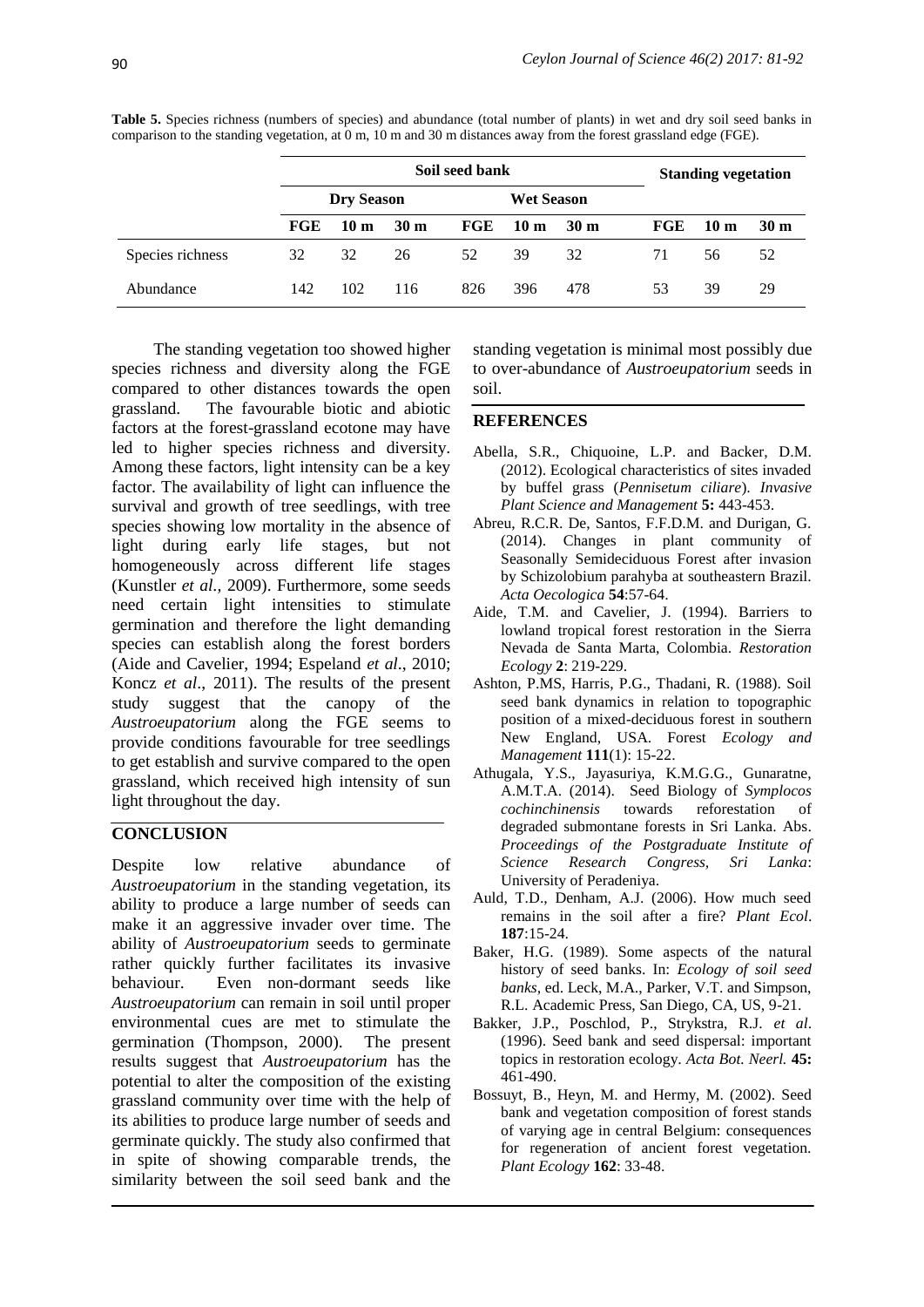- Cox, R.D. and Allen, E.B. (2008). Composition of soil seed banks in southern California coastal sage scrub and adjacent exotic grassland. *Plant Ecology* **198**:37-46.
- Coffin, D.P., Lauenroth, W.K. (1989). Spatial and temporal variation in the seed bank of semiarid grassland. *Am. J. Bot*. **76**: 53-58.
- Fisher, J.L., Loneragan, W.A., Dixon, K. and Veneklaas, E.J. (2009). Soil seed bank compositional change constrains biodiversity in invaded species-rich woodland. *Biological Conservation* **142** (2): 256-269.
- Fowler, W.M., (2012). Soil seed bank dynamics in transferred topsoil. B.sc. Thesis. Murdoc University.
- Gaertner, M., Breeyen, A.D., Hui, C. and Richardson, D.M. (2009). Impacts of alien plant invasions on species rich- ness in Mediterranean-type ecosystems: a meta-analysis. *Progress in Physical Geography* **33**:319-338.
- Gioria, M., and Osborne, B. A. (2010). Similarities in the impact of three large inva- sive plant
- species on soil seed bank communities. *Biol. Invasions* **12**:1671-1683. doi: 10.1007/s10530- 009-9580-7.
- Gioria, M., Dieterich, B., and Osborne, B. A. (2011). Battle of the giants: primary and secondary invasions by large herbaceous species. *Biol. Environ.* **3**:177-193. doi: 10.3318/BIOE.2011.14
- Gioria, M., Pyšek, P. and Moravcova, L. (2012). Soil seed banks in plant invasions: promoting species invasiveness and long-term impact on plant community dynamics. *Preslia,* 327-350.
- Gioria, M., Pyšek, P. (2016). The Legacy of Plant Invasions: Changes in the Soil Seed Bank of Invaded Plant Communities. *Bio Science* **66** (1): 40-53.
- Grime, J.P., Hodgson, J.G. & Hunt, R. (1989). *Comparative Plant Ecology*. Chapman and Hall, London.
- Grime, J.P. (2001). *Plant strategies, vegetation processes, and ecosystem properties*, 2nd edn. Wiley, New York, NY, US.
- Gomaa, N.H. (2012). Soil seed bank in different habitats of the Eastern Desert of Egypt. *Saudi Journal of Biological Sciences* **19**: 211-220.
- Gunaratne, A.M.T.A., Gunatilleke, C.V.S. and Gunatilleke, I.A.U.N. (2011). Release from root competition promotes tree seedling survival and growth following transplantation into humaninduced grasslands in Sri Lanka. *Forest Ecology and* Management **262**: 229-236.
- Herrera, I. and Nassar J.M. (2009). Reproductive and recruitment traits as indicators of the invasive potential of *Kalanchoe daigremontiana* (Crassulaceae) and *Stapelia gigantea* (Apocynaceae) in a Neotropical arid zone. *Journal of Arid Environments*, **73**, 978-986.
- Holmes, P.M. and Cowling, R.M. (1997). Diversity, composition and guild structure relationships

between soil-stored seed banks and mature vegetation in alien plant-invaded South African fynbos shrublands. *Plant Ecology* **133**:107-122.

- Honnay, O., Verheyen, K. and Hermy, M. (2001). Permeability of ancient forest edges for weedy plant species invasion. *Forest Ecology and Management* **161**:109-122.
- Hopfensperger, K.N. (2007). A review of similarity between seed bank and standing vegetation across ecosystems. *Oikos* **116**:1438-1448.
- Kalamees, R. and Zobel, M. (1998). Soil seed bank composition in different successional stages of a species rich wooded meadow in Laelatu, western Estonia. *Acta Oecologia* **1**: 175-180.
- Kark, S. and Van Rensburg, B.J., (2006). Ecotones: marginal or central areas of transition?. *Israel Journal of Ecology and Evolution* **52** (1):29-53.
- Koncz, G., Török, P., Papp, M., Matus, G. and Tóthmérész, B. (2011). Penetration of weeds into the herbaceous understorey and soil seed bank of a Turkey oak-sessile oak forest in Hungary. *Community Ecology* **12**:227-233.
- Kunstler G., Coomes D.A. and Canham C.D. (2009). Size-dependence of growth and mortality influence the shade tolerance of trees in a lowland temperate rain forest. *Journal of Ecology* **97**: 685-695.
- Laurance, W.F. (2007). Have we overstated the tropical biodiversity crisis? *Trends in Ecology and Evolution* **22**:65-70.
- Levine, J.M., Vila`, M., D'Antonio. C.M., Dukes, J.S., Grigulis, K. and Lavorel, S. (2003). Mechanisms underlying the impacts of exotic plant Invasions. *Proceedings of the Royal Society Biological Sciences* **270**:775-781.
- Lloyd, K.M., McQueen, A.A., Lee, B.J., Wilson, R.C., Walker, S. and Wilson, J.B., (2000). Evidence on ecotone concepts from switch, environmental and anthropogenic ecotones. *Journal of Vegetation Science* **11** (6):903-910.
- Magurran, A.E. (1988). *Ecological diversity and its measurement*. Princeton University Press, NJ, USA.
- Odum, E.P., Odum, H.T. and Andrews, J., (1971). Fundamentals of ecology. Vol. 3. Philadelphia: Saunders.
- Pärtel, M., Kalamees, R., Zobel, M. and Rosén, E. (1998). Restsration of species-rich limestone grassland communities from overgrown land: the importance of propagule avail- ability. *Ecol. Engin*. **10**:275-286.
- Richardson, D., Rejmánek, M. (2011). Trees and shrubs as invasive alien species - A global review. *Diversity and Distributions* **17** (5):788- 809.
- Rundel, P.W., Dickie, I.A. and Richardson, D.M. (2013). Tree invasions into treeless areas : mechanisms and ecosystem processes. *Biological Invasions* **16**:663-675.